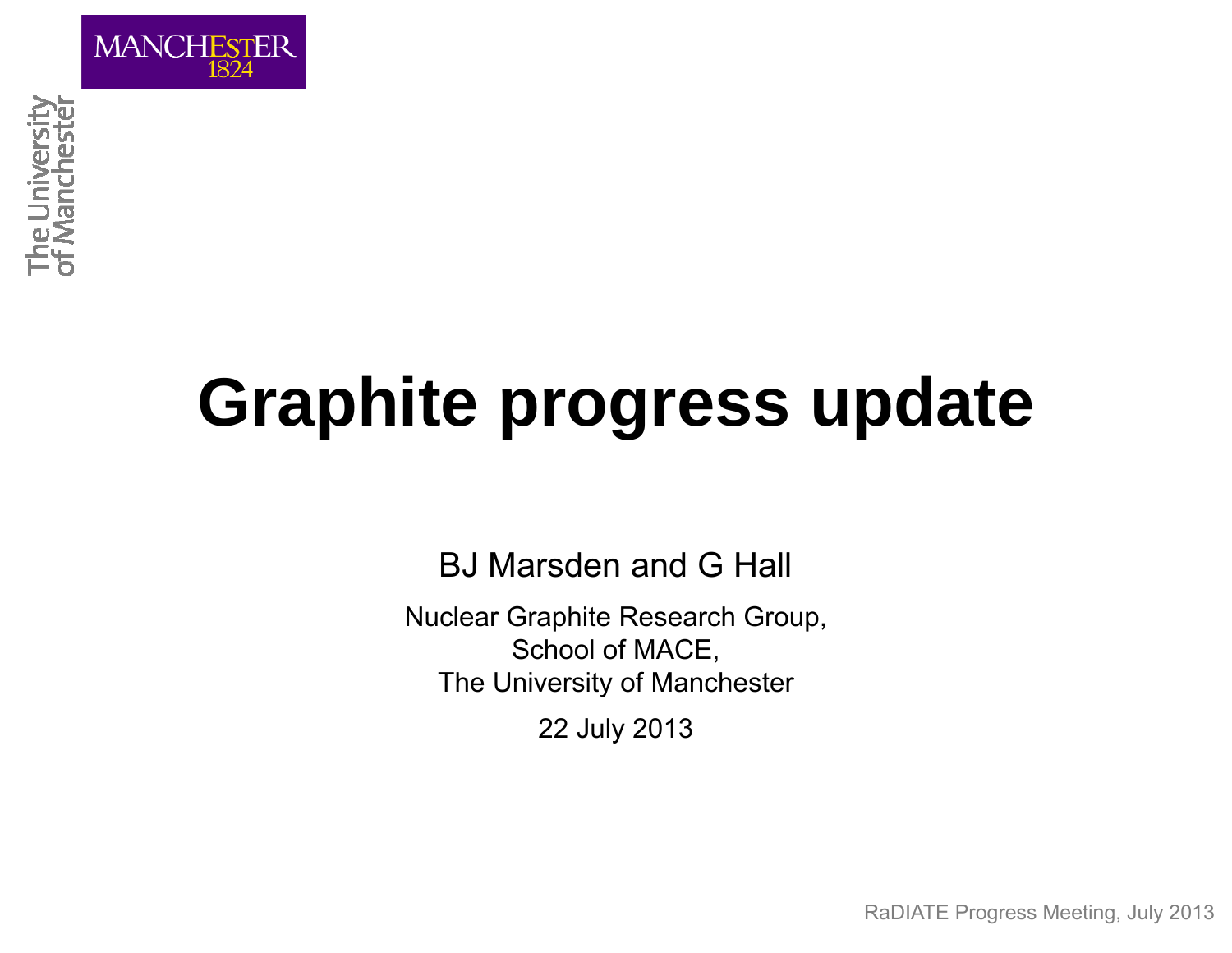

## **Thermal shock**

Graphite has good thermal shock resistance (*R*)

- •use as crucibles, moulds, dies, and electrodes
- Unirradiated (calculated)
	- POCO ZXF-5Q ≈ 47 kW/m
	- •Toyo Tanso IG-430 ≈ 112 kW/m
- Reduces with irradiation
- **Reduces with oxidation**

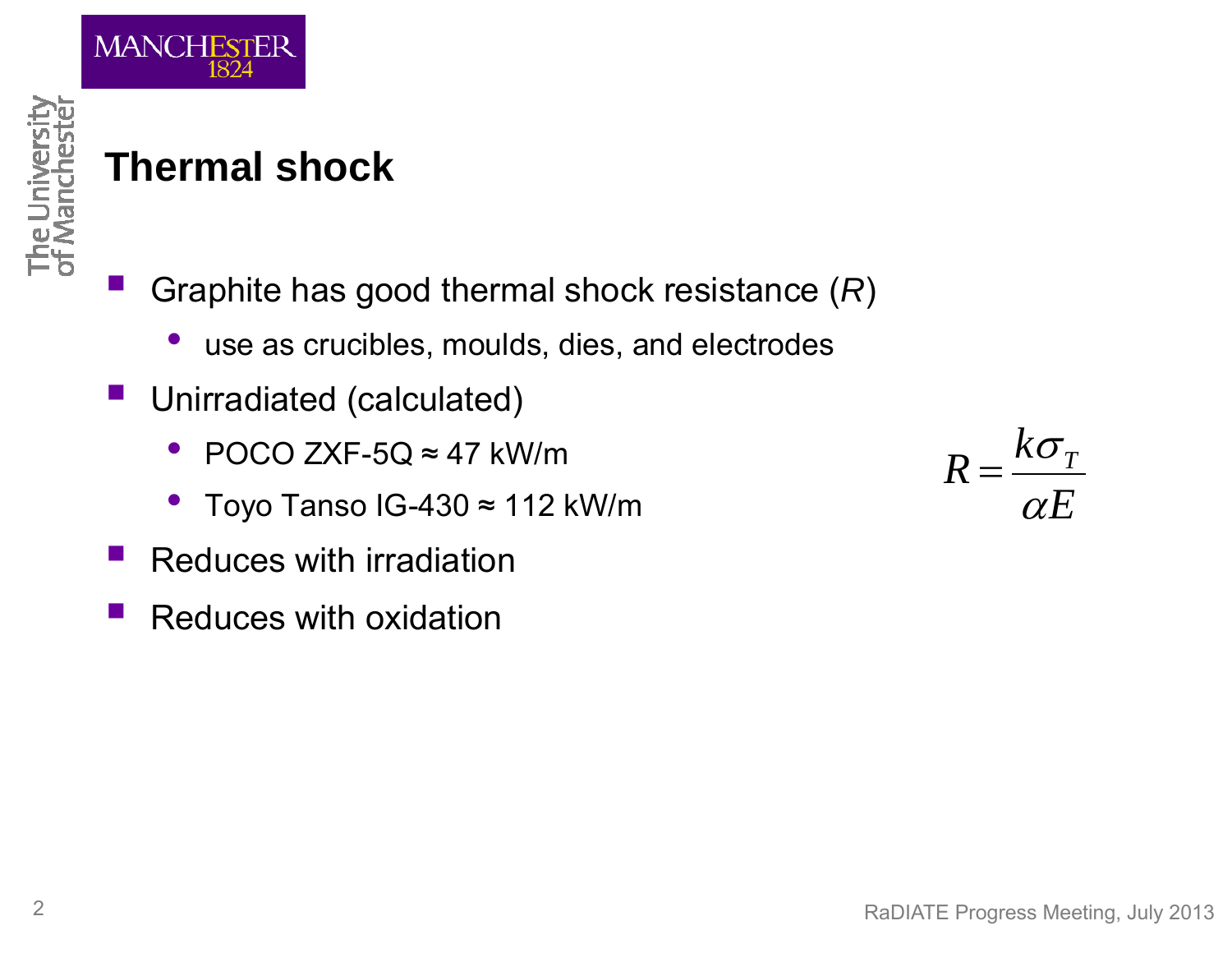

#### **Thermal shock**



*R* (kW/m)





**Thermal shock resistance of graphites before and after irradiation to 16-17** × **1020 n/cm2 (>0.18 MeV) at 600-850ºC (Sato** *et al.***, 1980)**



**Thermal shock resistance of oxidised IG-430 graphite (Kurumada** *et al.***, 1997)**